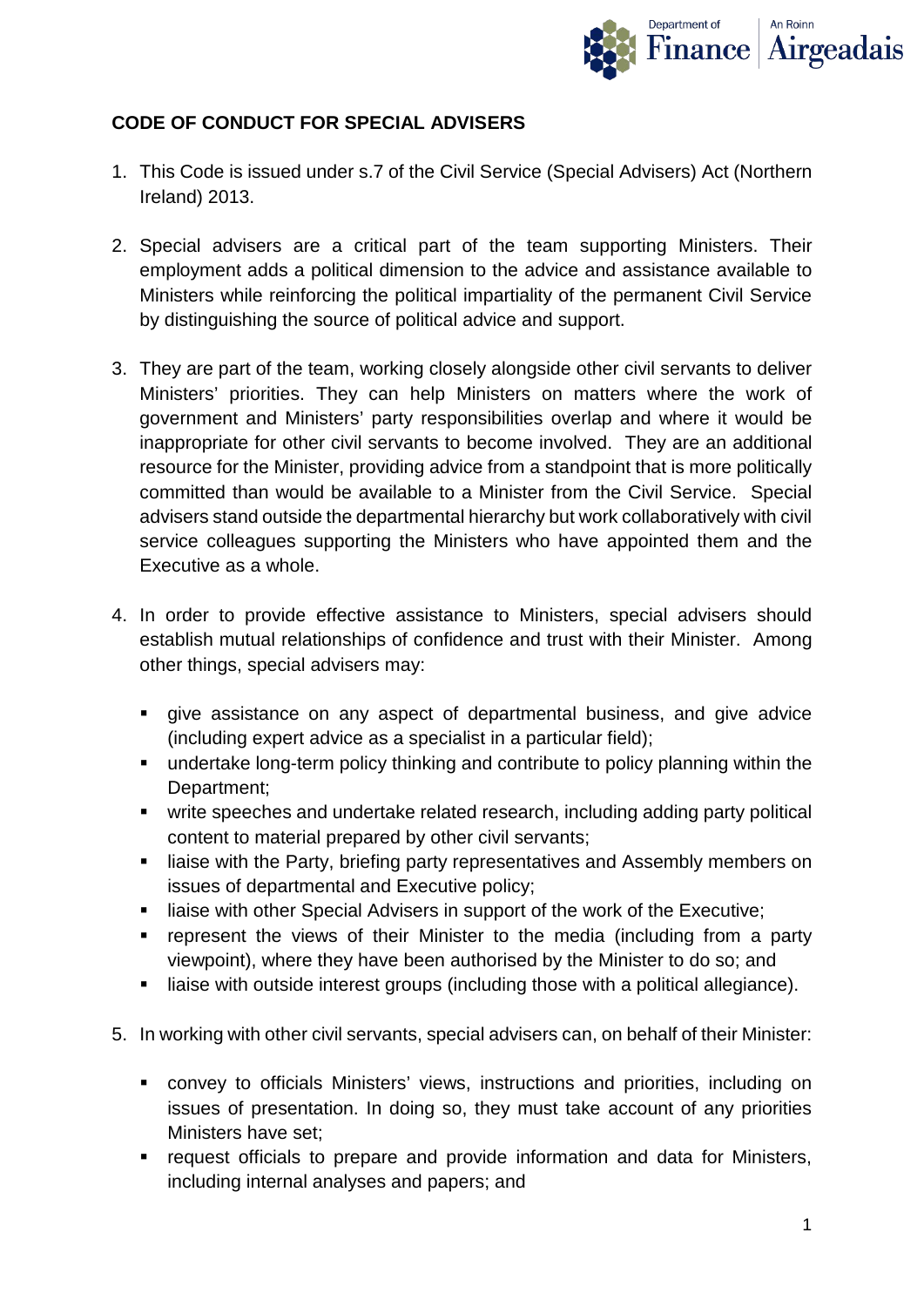

- review and comment on  $-$  but not change, suppress or supplant  $-$  advice submitted to Ministers by civil servants.
- 6. But special advisers must not:
	- **authorise the expenditure of public funds;**
	- exercise any power in relation to the management of any part of the Northern Ireland Civil Service, except in relation to another special adviser;
	- otherwise exercise any power conferred by or under any statutory provision, or any power under the prerogative;
	- be involved in the line management of civil servants or in matters affecting a civil servant's career such as recruitment, promotion, reward and discipline; or
	- ask civil servants to do anything which is inconsistent with their obligations under the Northern Ireland Civil Service Code of Ethics or behave in a way which would be inconsistent with standards set by their employing department.

#### *Status and conduct as civil servants*

- 7. Special Advisers are temporary civil servants appointed under Article 3 of the Civil Service Commissioners (Northern Ireland) Order 1999 as amended. They are required to comply with the NICS Code of Ethics but are exempt from the general requirements that civil servants should be appointed on merit through fair and open competition, and should behave with political impartiality and objectivity in order to retain the confidence of future Administrations.
- 8. Their appointment ends, if not terminated earlier, on their appointing Minister ceasing to hold office or moving to another appointment. An example of an earlier termination would be as a result of the application of the provisions of the Civil Service (Special Advisers) Act (Northern Ireland) 2013.

#### *Breaches of the Code*

- 9. Breaches of this Code of Conduct, the NICS Code of Ethics and the Standards of Conduct in the NICS Staff Handbook shall be treated as disciplinary matters.
- 10.The responsibility for the management and conduct of special advisers, including discipline, rests with the Minister who made the appointment. It is also the appointing Minister's responsibility to ensure that their special adviser(s) adhere to this Code of Conduct.
- 11.Special advisers should act in a way which upholds the political impartiality of the civil service. They should not use official resources for party political activity. They are employed to serve the objectives of the Executive and the Department in which they work. It is this which justifies their being paid from public funds and being able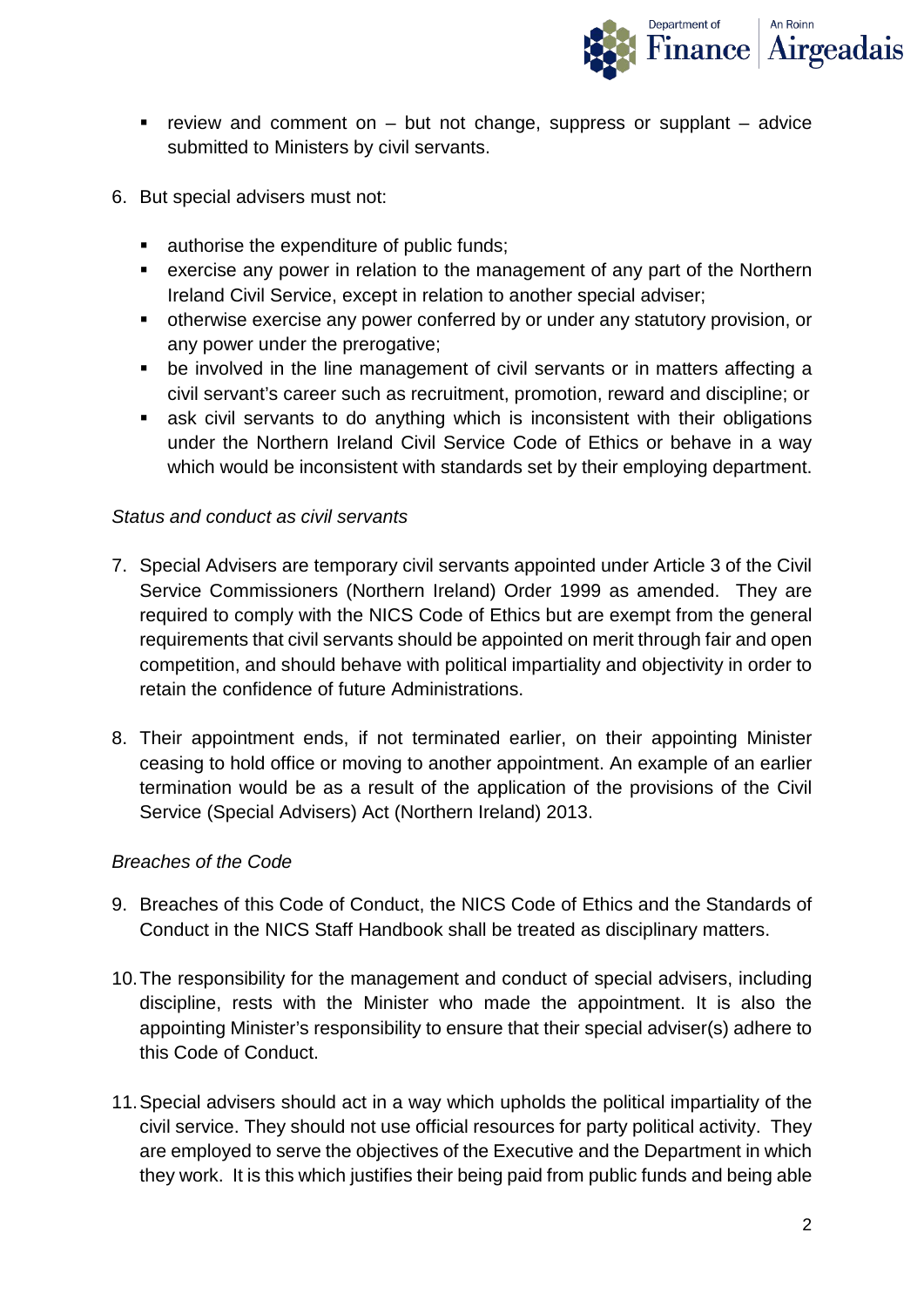

to use public resources, and explains why their participation in party politics is carefully limited. They should avoid anything which might reasonably lead to the criticism that people paid from public funds are being used for party political purposes. Special advisers' involvement in party politics, both national and local, is set out in the Annex.

- 12.Special advisers should not disclose official information which has been communicated in confidence on official business or received in confidence from others. The preparation or dissemination of inappropriate material or personal attacks has no part to play in the job of being a special adviser as it has no part to play in the conduct of public life. Any special adviser found to be disseminating inappropriate material will be subject to a disciplinary process that may include dismissal.
- 13.Special Advisers must keep accurate official records, including minutes of relevant meetings, and handle information as openly and transparently as possible within the legal framework. Special Advisers must use official email systems for communications relating to official business. Exceptionally, where this is not possible, the Special Adviser must copy any message to their official email account. Information generated in the course of government business must be handled in accordance with the requirements of the law (including the Freedom of Information Act (FoI), GDPR and Public Records Act), regardless of how it is communicated.

# *Transparency*

- 14.Special advisers must, at all times, ensure that no conflict arises, or could be perceived to arise, between their public duties and their private interests, financial or otherwise, and comply with NICS rules and departmental procedures concerning conflicts of interest. The Declaration of Interest form attached should be completed by Special Advisers upon appointment.
- 15.Special advisers are required to declare details of gifts and hospitality received in accordance with the rules set out in the NICS Handbook. Departments will publish, on a quarterly basis, information about gifts and hospitality received by their departmental special advisers and details of special advisers' meetings with external organisations / individuals.
- 16.Information will be published annually about the number and cost of special advisers, including salaries and any severance payments.

Department of Finance 20 January 2020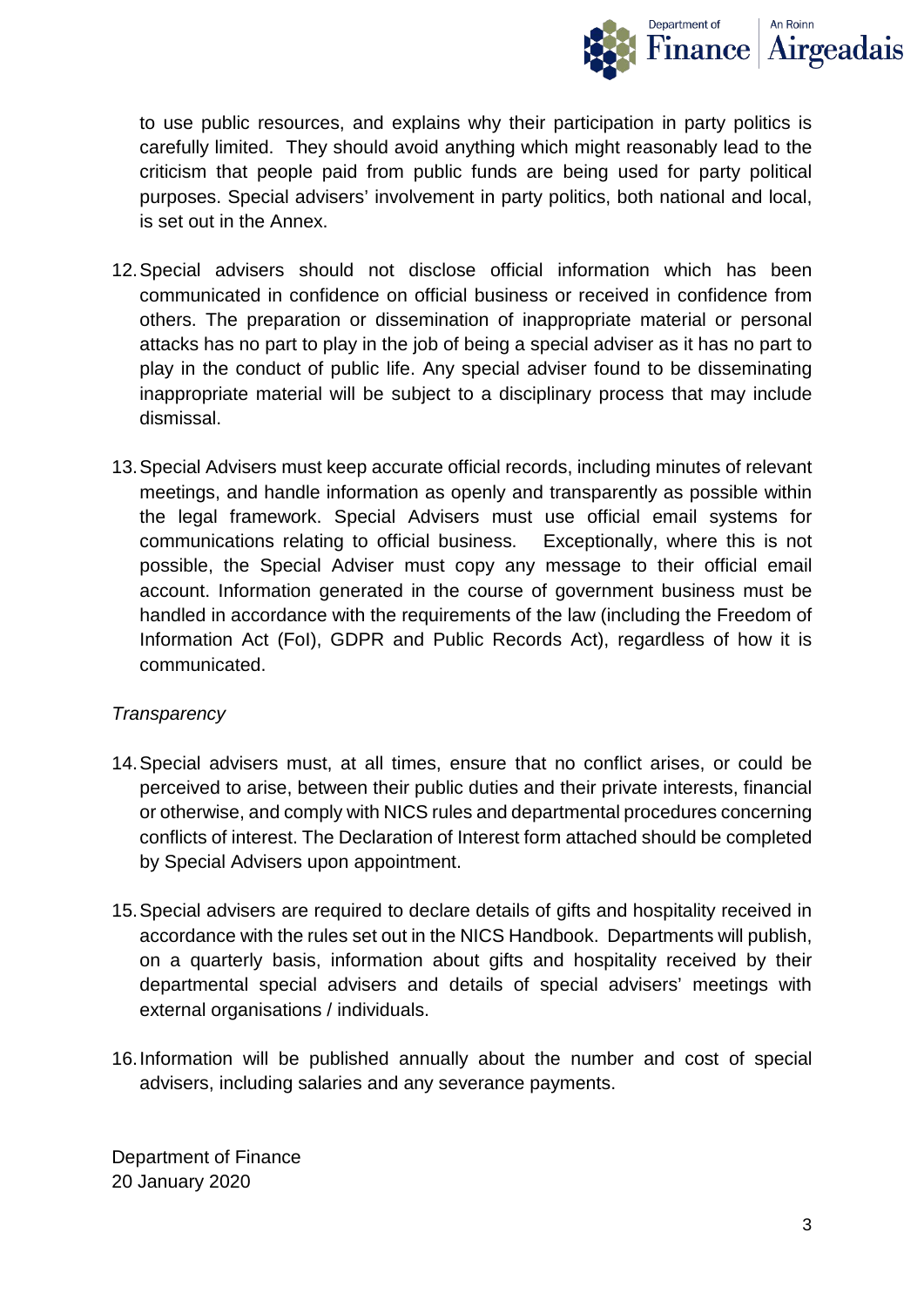# **Involvement in politics in a private capacity: national-level political activities/local-level political activities**

### *National-level Political Activities*

1. This section relates to activity in relation to the following legislatures: the Northern Ireland Assembly, the Welsh Assembly, the Scottish Parliament, the Westminster Parliament, the Houses of the Oireachtas, and the European Parliament.

- 2. Special Advisers must not take part in political activities including:
	- a. holding, in a party political organisation, office which impinges wholly or mainly on party politics in the field of the listed legislatures;
	- b. speaking in public on matters of national-level political controversy;
	- c. expressing views on such matters in letters to the Press, or in books, articles or leaflets;
	- d. being announced publicly as a candidate or prospective candidate for the relevant legislatures; and
	- e. canvassing on behalf of a candidate for the relevant legislatures or on behalf of a political party.
- 3. In particular:
	- (i) if Special Advisers are publicly identified as a candidate or prospective candidate for the relevant legislatures, either by adoption by a political party or in any other way, they must resign their appointment;
	- (ii) if they wish to take part in a general or by-election campaign in respect of the relevant legislatures, or to help in a party headquarters or research unit during such a campaign, they must first resign their appointment. If they wish their appointment to carry on during a campaign, they may continue to give specialist or political advice to their Appointing Authority as before but they must be careful not to take any active part in the campaign going beyond the provision of such advice. They should not, for example, take part in public meetings or canvassing relating to an election campaign.
	- (iii) if, with the approval of their Appointing Authority, they wish to assist with other party political matters such as a leadership campaign, they may do so while on paid or unpaid leave or at times which do not interfere with their normal duties, for example, out of office hours.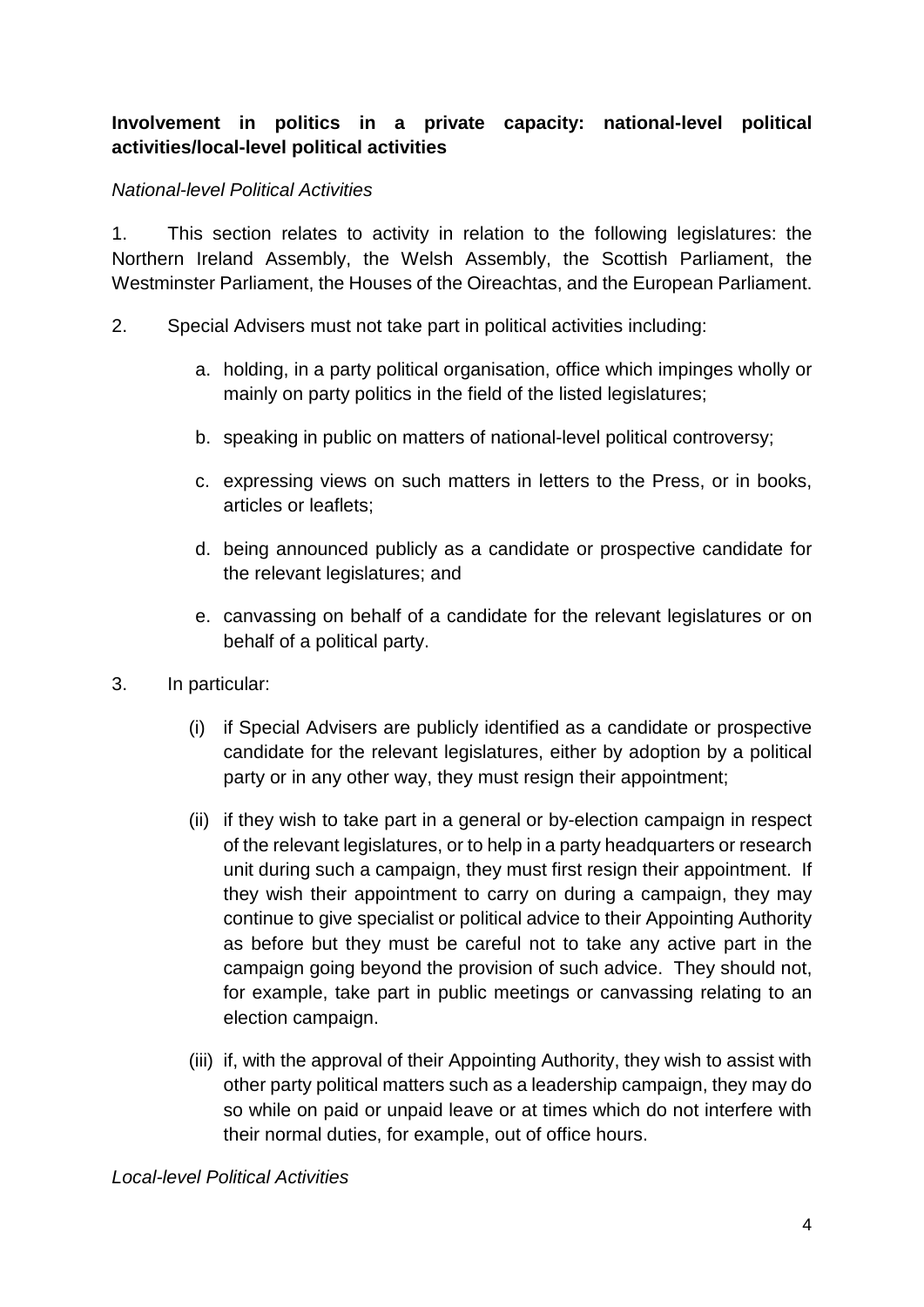4. With the approval of their Appointing Authority, Special Advisers may undertake, or continue to undertake, all forms of local political activity, but not local activities in support of national politics. They must comply with any conditions laid down by the employing Department.

5. Local activities are: candidature for, or co-option to, local authorities; holding, in a party political organisation, office impinging wholly or mainly on party politics in the local field; speaking in public on matters of local political controversy; expressing views on such matters in letters to the Press, or in books, articles or leaflets; and canvassing on behalf of candidates for election to local authorities or a political organisation.

6. If Special Advisers take part in local political activities, they must at all times observe discretion, take care to express comment with moderation and avoid personal attacks. In particular, if they serve on a local authority they must adhere to the following points:

- a. they should not speak publicly or in the Council or vote on matters for which their Appointing Authority has responsibility;
- b. they should not serve on any committee considering such matters;
- c. they should not take part in deputations or other representations to their Appointing Authority;
- d. they should declare an interest in relation to any case or application which comes before the Council in which the Northern Ireland Ministers or a Northern Ireland Department is involved;
- e. they should observe discretion in relation to policies for which other Ministers in the Northern Ireland Executive are responsible;
- f. they should not disclose to the Council privileged information obtained in the course of their duties.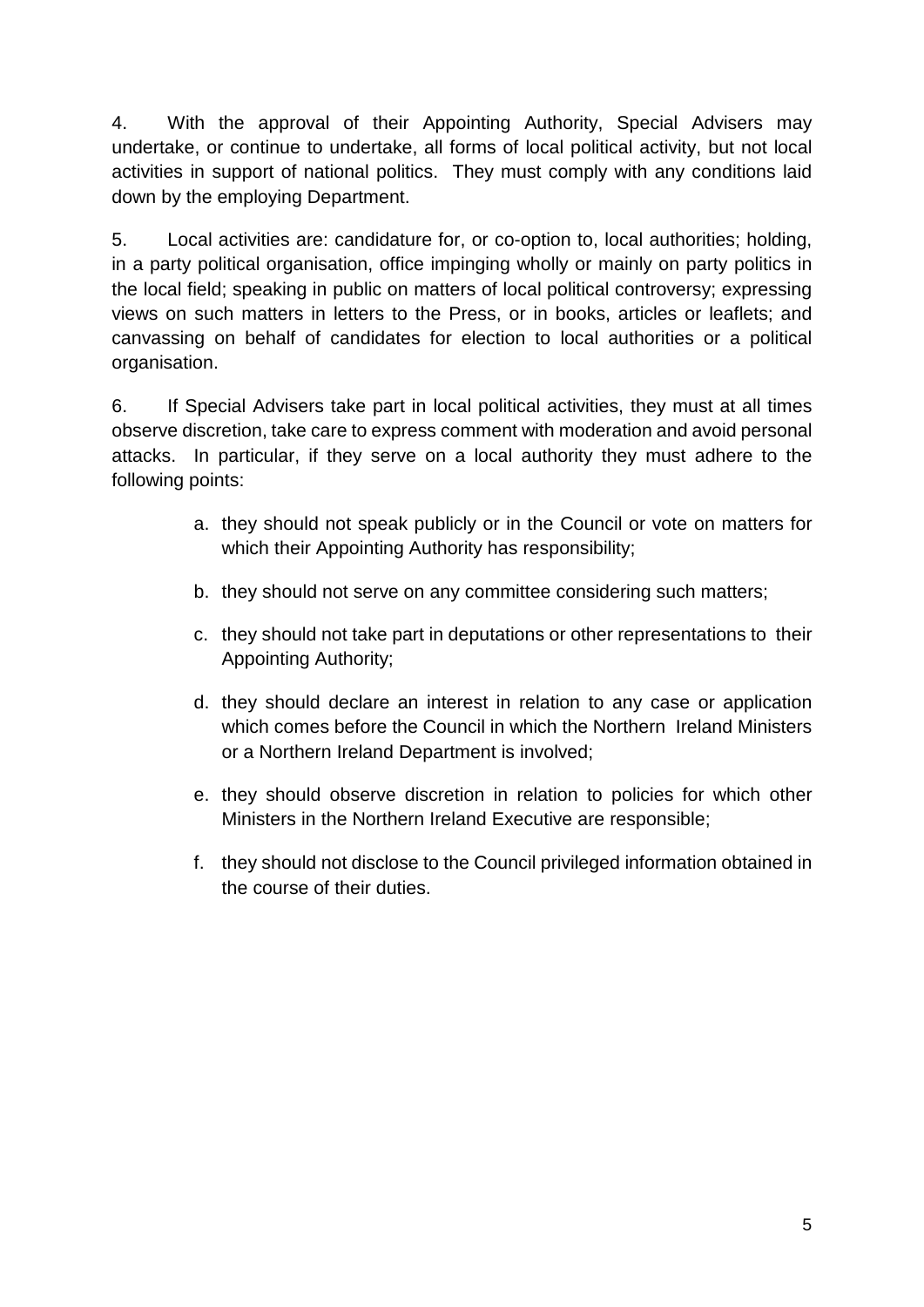### **DECLARATION OF INTERESTS**

### **1. Conflict of interests**

I declare that neither I nor any close members of my family have any interests which may conflict with my position as a Special Advisor in the Department [ ].

Or

Details of any conflicts or potential conflicts that I wish to declare are listed on the attached form.

If my situation changes and I become aware of any such conflict or potential conflict of interest with my work in the Department [  $\qquad$  ], I will disclose it immediately to the Accounting Officer.

| Name:            |                                                                                                                       |  |
|------------------|-----------------------------------------------------------------------------------------------------------------------|--|
| Signature:       | <u> Terminal de la propincia de la propincia de la propincia de la propincia de la propincia de la propincia de l</u> |  |
| <b>Position:</b> |                                                                                                                       |  |
| Date:            |                                                                                                                       |  |

**<sup>1</sup>** International Accounting Standard 24 states Close members of the family of a person are those family members who may be expected to influence, or be influenced by, that person in their dealings with the entity and include: (a) that person's children and spouse or domestic partner; (b) children of that person's spouse or domestic partner; and (c) dependants of that person or that person's spouse or domestic partner.

**<sup>2</sup>**International Accounting Standard 24 defines a related party transaction as a 'transfer of resources, services or obligations between a reporting entity and a related party, regardless of whether a price is charged'. This includes transactions undertaken in the normal course of business or at arm's length prices.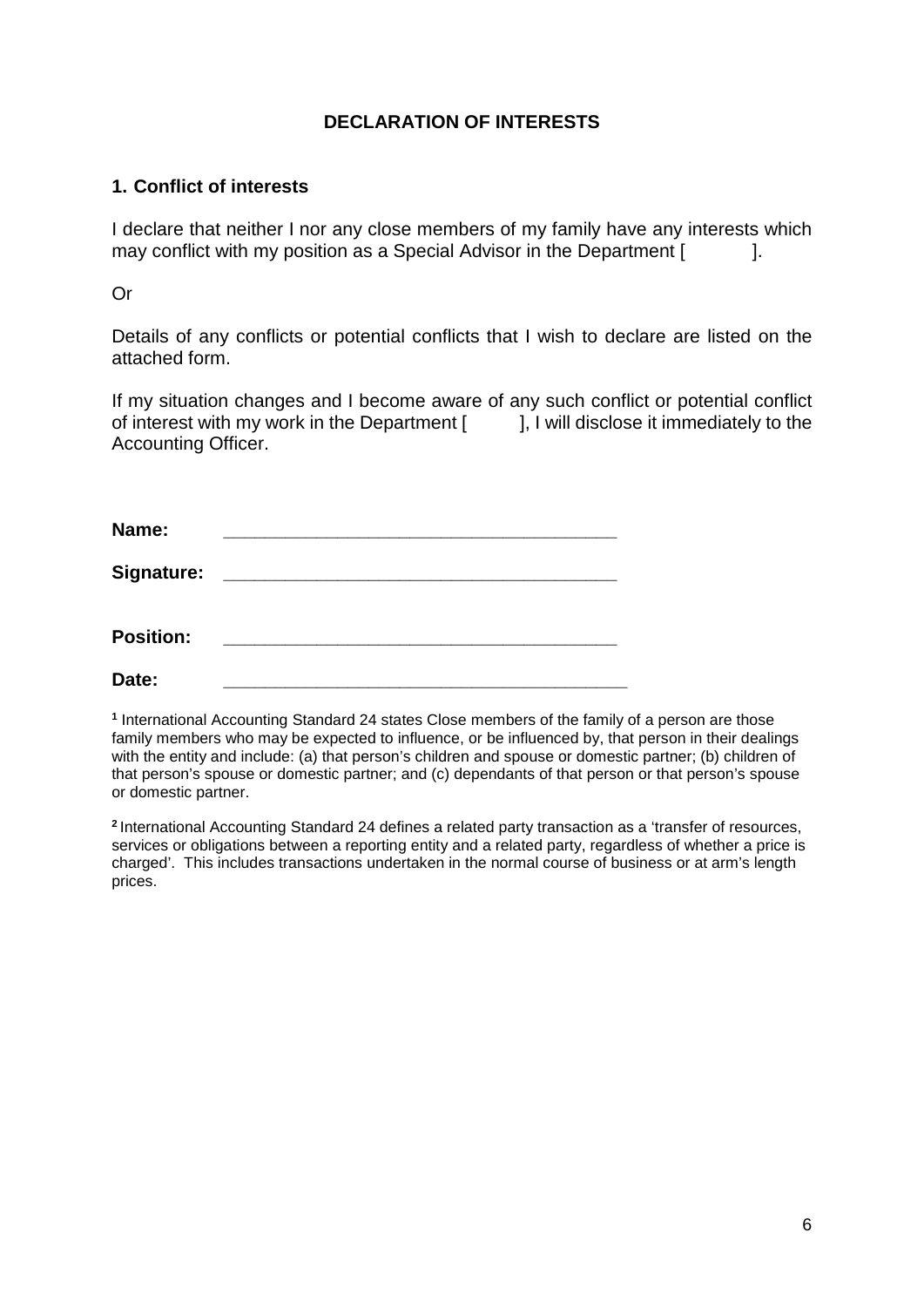#### **Special Advisor Declaration of Interest**

#### **THIS FORM TO BE COMPLETED ONLY WHEN DECLARING AN INTEREST**

**Before completing the form please read the guidance.**

**Please note that if any changes occur after you have completed this form then you should complete an updated version.** 

Name: \_\_\_\_\_\_\_\_\_\_\_\_\_\_\_\_\_\_\_\_\_\_\_\_\_\_\_\_\_\_\_\_\_\_\_\_\_\_\_\_\_\_\_\_\_\_\_\_\_\_\_\_\_\_\_\_\_\_

Job Title: Special Adviser Branch: Private Office Department of [ ]

**1. Membership/Directorship/Employment in any company or organisation (including voluntary) which conducts business with Department of [ ].** 

**(This includes temporary or casual employment or any engagement in a consultancy or other self-employed basis and includes sitting on Boards of other Public Bodies.)** *Please ensure that you have complied with the relevant provisions of Chapter 6 of the HR Policy, Standards of Conduct.* 

**2. Ownership or part ownership in any business which conducts or is**  likely to conduct business with Department of [  $\qquad$  ].

**3. Close family or close personal connection with an individual involved with a company or other organisation which conducts business with Department of [ ].**

(Please state name of person, nature of relationship, name of business/organisation and position held)